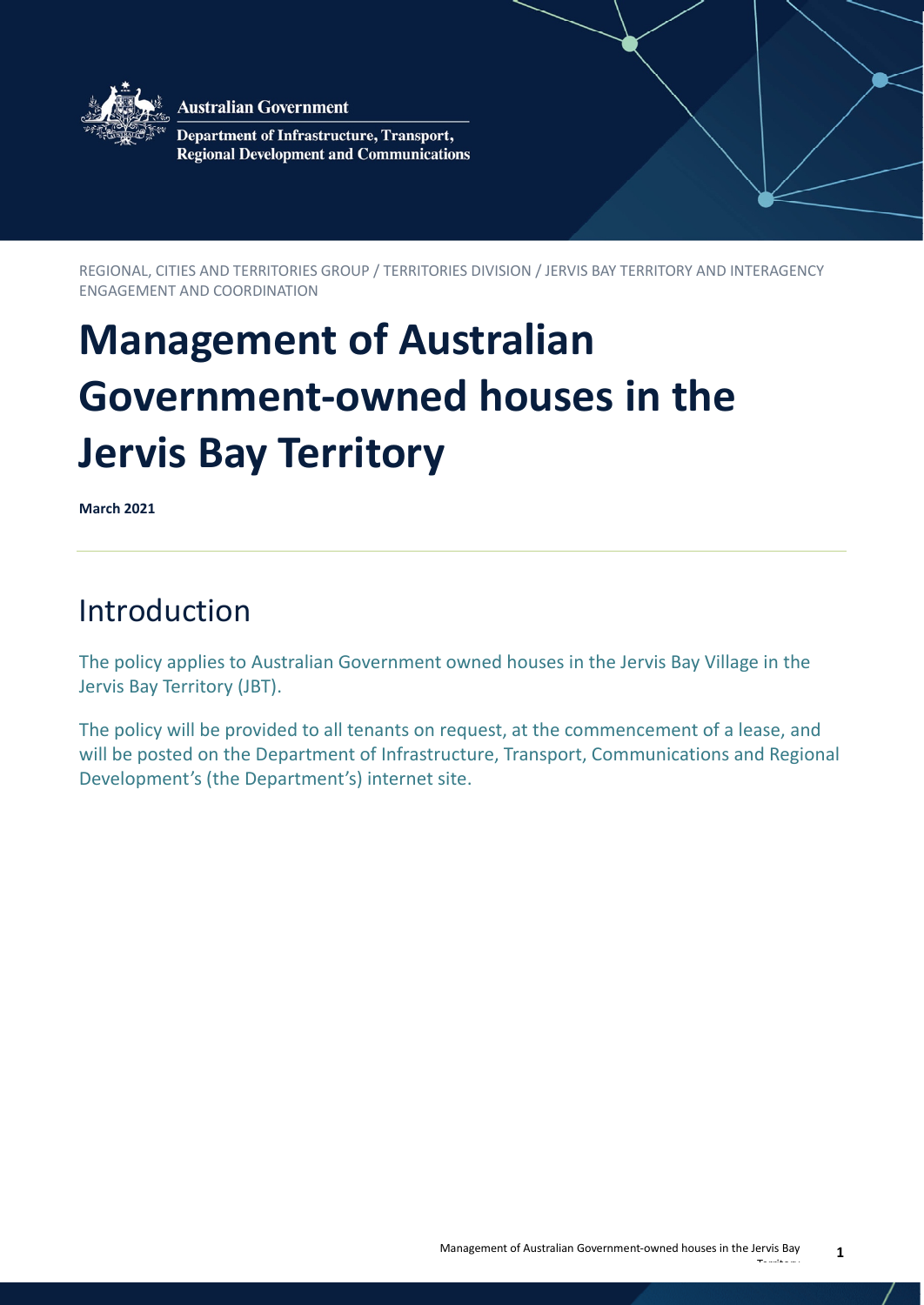# **Objectives**

- 1. This policy reflects the Department's commitment to the efficient management of Australian Government owned houses in the Jervis Bay Village.
- 2. The Department will:
	- 2.1 provide the overall policy framework and high level decision making for the administration of leases and the maintenance of the houses
	- 2.2 contract a property manager to perform day-to-day housing management functions, and
	- 2.3 comply with relevant laws and policies.

### Entering into leases

### **Allocation of housing**

- 3. The following arrangements will generally apply to the allocation of houses:
	- 3.1 The first priority for allocating houses is to Departmental employees working in, or deployed to the JBT, where the Department has determined there is a business case for the employee to occupy the house in relation to their employment.
	- 3.2 Next, the allocation or use of vacant houses in Village Road will be offered to Australian Government agencies for their short or long term use. This is currently the case with Australian Federal Police, The Director of National Parks on Behalf of Booderee National Park, and the Department of Defence.
	- 3.3 Next, vacant houses may be made available for short or long term use by the Wreck Bay Aboriginal Community Council, by agreement with the Department.
	- 3.4 Next, vacant houses may be made available for private lease having regard to the above Australian Government purposes.

#### **Tenancy Agreements**

- 4. Tenancies in the Jervis Bay Village will be managed in accordance with this policy and all other relevant laws and policies, in particular the *Residential Tenancies Act 1997* (ACT)(JBT)(the RT Act), the *Leases Ordinance 1992* (JBT)(the Leases Ordinance), the *Federal Circuit Court (Commonwealth Tenancy Disputes) Instrument 2015* and the *Public Governance, Performance and Accountability Act 2013* (Cth).
- 5. New lease agreements will be entered into between the Australian Government (through the Department) and the tenant.

Note: Tenancies will be managed by a property manager contracted by the Department. The property manager will be responsible for rent collection, inspection and certain maintenance and compliance functions.

- 6. All new tenants will be required to sign a standard lease under the RT Act. Existing tenants who are on a lease made under the Leases Ordinance will be placed on a standard lease under the RT Act if the opportunity presents.
- 7. Consistent with section 5(1) of the Leases Ordinance, no new leases in the Jervis Bay Village can be entered into under the Leases Ordinance. All leases in the Village must be standard leases entered into under the RT Act.
- 8. Where there is a business case for Departmental staff to reside in a dwelling in relation to their employment, the Jervis Bay Staff Territory Housing Policy applies in addition to this policy. This policy prevails over the Jervis Bay Staff Territory Housing Policy to the extent of any inconsistency.

# Management of leases

- 9. Tenants are required to meet all obligations arising under the lease, including paying rent in accordance with that lease.
- 10. Rents will be determined for each individual tenancy at the beginning of that tenancy.
- 11. Rent increases for each dwelling will be in accordance with the leases for those tenancies; generally this will be at 12 month intervals.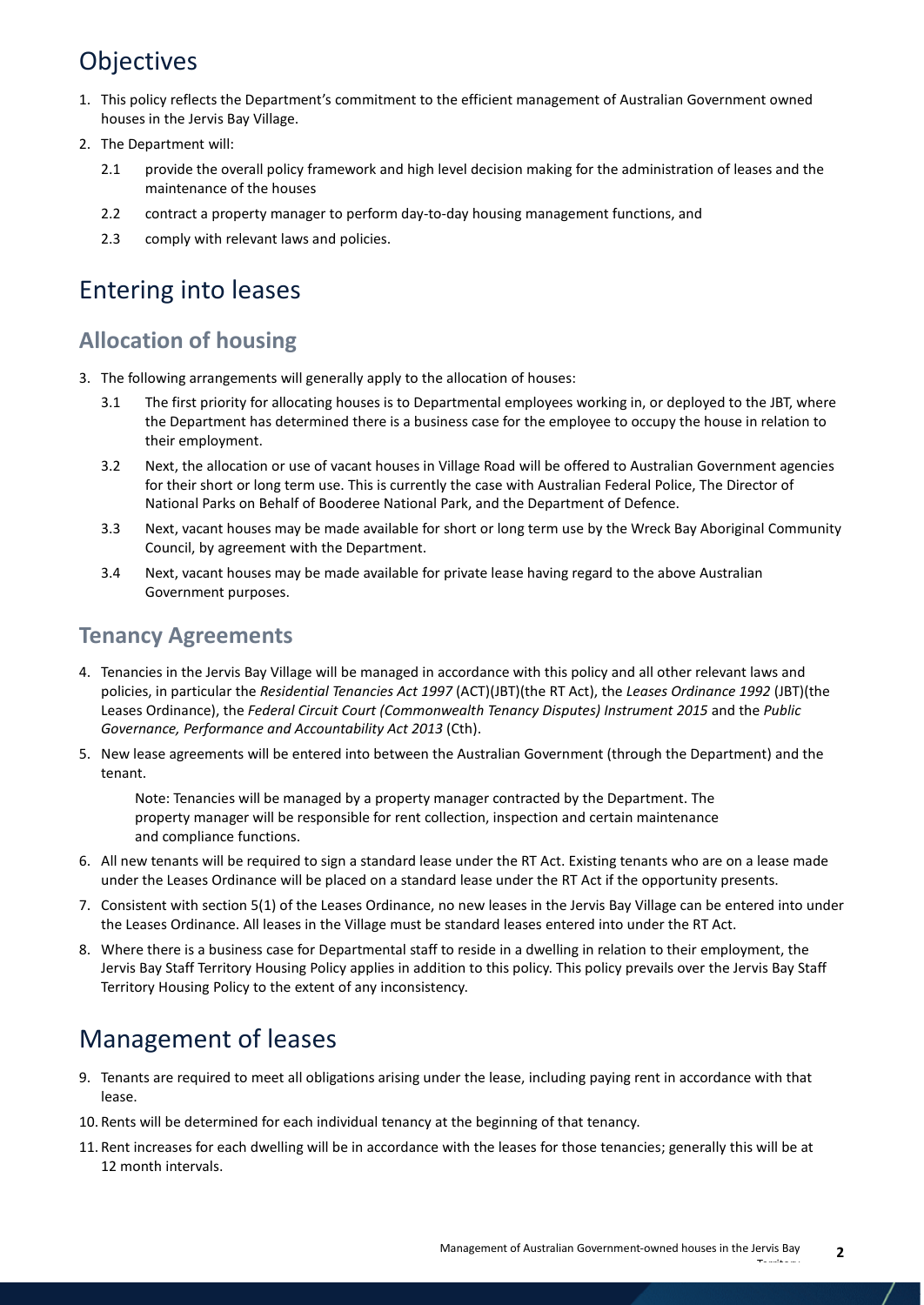- 12. In determining the rent at the start of a tenancy and from time to time, the Department will have regard to an assessment by a property manager with knowledge of the residential property market in the region.
- 13. If rent is unpaid, recovery will be pursued in accordance with the Department's debt recovery arrangements. This may result in eviction of the tenant(s).

#### **Property maintenance**

- 14. Property maintenance will be managed in accordance with Departmental asset management policies and in line with relevant Australian standards.
- 15. At the start of a lease, the Department will give the tenant a condition report on the property. At the end of the lease, the Department will carry out an inspection of the property.
- 16. The tenant is responsible for taking reasonable care of the property and its contents, and not negligently or wilfully causing damage to the property or its contents. At the end of the tenancy, the tenant must return the property and its contents in substantially the same condition and state of cleanliness as at the beginning of the tenancy (having regard to their condition at the start of the tenancy and the normal incidents of living).
- 17. The Department, or an agent of the Department, may access and inspect the property per the conditions of the lease or any relevant legislation.
- 18. The Department will recover all costs for damage caused by the negligence or wilful act of the tenant.
- 19. All non-urgent repairs, including periodic maintenance, will be prioritised and placed on a maintenance schedule. Works will be undertaken by the Department in accordance with the schedule.
- 20. The Department will assess significant maintenance works for a dwelling against its expected useful life and expected rental return. Assessment of significant maintenance works include consideration of the implications for provision of utilities in the JBT, such as water and wastewater.
- 21. Any dwelling that becomes unsafe for human habitation shall be vacated and assessed for feasibility of refurbishment/maintenance in light of projected returns and relevant law.
- 22. Where a dwelling becomes uneconomical to repair, removal or demolition will be considered.

#### **Domestic animals**

- 23. All new lease agreeements will contain a term that tenants must not keep animals (including a fish, bird, reptile or insect) without the prior written consent of the lessor.
- 24. A tenant may apply for consent to keep an animal on the premises.
- 25. The Department will consider a request to keep an animal on the premises within 14 days of receiving the tenant's request.
- 26. In determining whether to consent to a tenant keeping an animal on a premises, the department will have regard to:
	- 26.1 The Booderee National Park Plan of Management;
	- 26.2 The need to protect the natural environment and biodiversity of the adjacent Booderee National Park; and
	- 26.3 The cultural practices of the traditional owners of Booderee.
- 27. Having regard to factors in clause [31], and the risks most animals may pose to the protection of the natural environment and biodiversity of Booderee National Park, the department is unlikely to consent to the keeping of animals other than a dog on a premises.
- 28. If consent is received to keep an animal, the tenant must comply with all applicable legislation including the Domestic Animals Act 2000 (ACT) and the Animal Welfare Act 1992 (ACT).
- 29. The keeping, or bringing onto the premises, of any other animals, birds, fish or reptile, without consent is strictly prohibited.